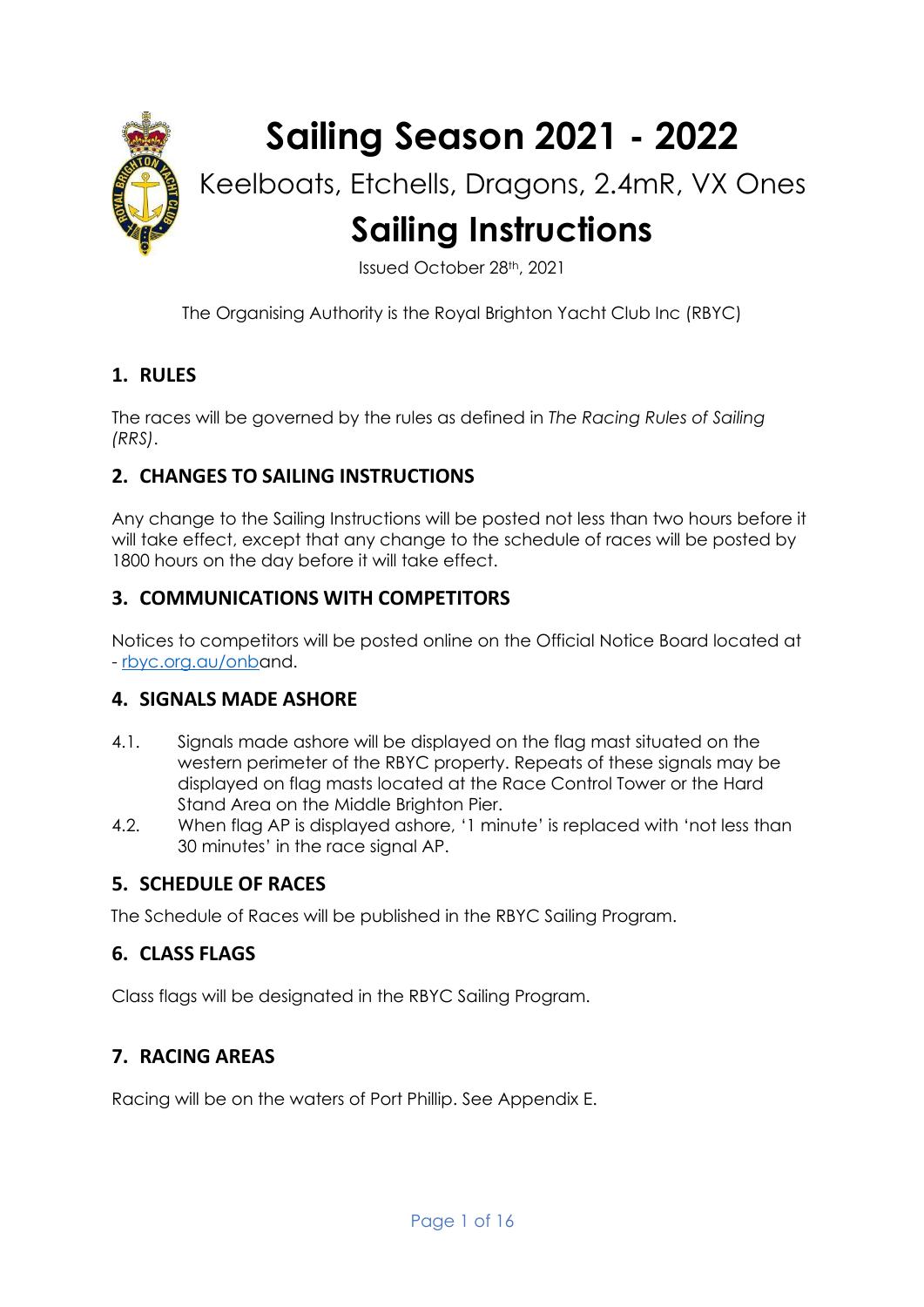#### **8. THE COURSES**

- 8.1. Courses designated Course "C" in the RBYC Sailing Program will be as described in Appendix A - Centre Courses, with a Centre Course Start and Centre Course Finish.
- 8.2. Courses designated Course "C/T" in the RBYC Sailing Program will be as described in Appendix B - Centre/Tower Courses with a Centre Course Start and a Tower Finish.
- 8.3. Courses designated Course "T" in the RBYC Sailing Program will be as described in Appendix C - Tower Courses with a Tower Start and Tower Finish.
- 8.4. Courses designated Course "E" in the RBYC Sailing Program will be as described in Appendix D – Twilight Courses with a Tower Start and Tower Finish.
- 8.5. The Race Committee shall designate the course to be sailed before or at the warning signal for the class by displaying a Numeral Pennant(s) corresponding to the Course number.
- 8.6. The Committee Vessel may display the approximate compass bearing of the first lea.

#### **9. MARKS**

- 9.1. Laid Marks are described in Appendices A, B & C.
- 9.2. RBYC Fixed Marks are described as follows:

| Mark | Colour | <b>Approximate Position</b> |
|------|--------|-----------------------------|
|      | Yellow | 37° 55'.63 \$ 144° 58'.24 E |
| 2    | Yellow | 37° 55'.40 \$ 144° 57'.37 E |
| 3    | Yellow | 37° 54'.46 \$ 144° 57'.16 E |
| 4    | Yellow | 37° 53'.61 S 144° 57'.08 E  |
| 5    | Yellow | 37° 53'.81 S 144° 58'.46 E  |
| 6    | Yellow | 37° 54'.35 \$ 144° 58'.53 E |

9.3. Other Fixed Marks are described as follows:

| Mark           | Type                   | Approximate Position      |
|----------------|------------------------|---------------------------|
| R2             | <b>Recreation Mark</b> | 37° 54' 54S 144° 56'.30E  |
| R <sub>3</sub> | <b>Recreation Mark</b> | 37° 53'.26S 144° 56'.30E  |
| R4             | <b>Recreation Mark</b> | 37° 50.70'S 144° 55.36 E  |
| SG             | Spoil Ground Mark      | 37° 59'.05S 144° 53'.00E  |
| <b>OA</b>      | Outer Anchorage        | 37° 56'.54S 144° 51'.30E  |
| P <sub>2</sub> | Pipeline 2             | 37° 55'.25\$ 144° 53'.10E |
| P3             | Pipeline 3             | 37° 53'.38S 144° 52'.80E  |

Note the above positions are shown on the current Australian Charts AUS 143, 154 and 155 or as modified in the Notices to Mariners issued by the Port of Melbourne.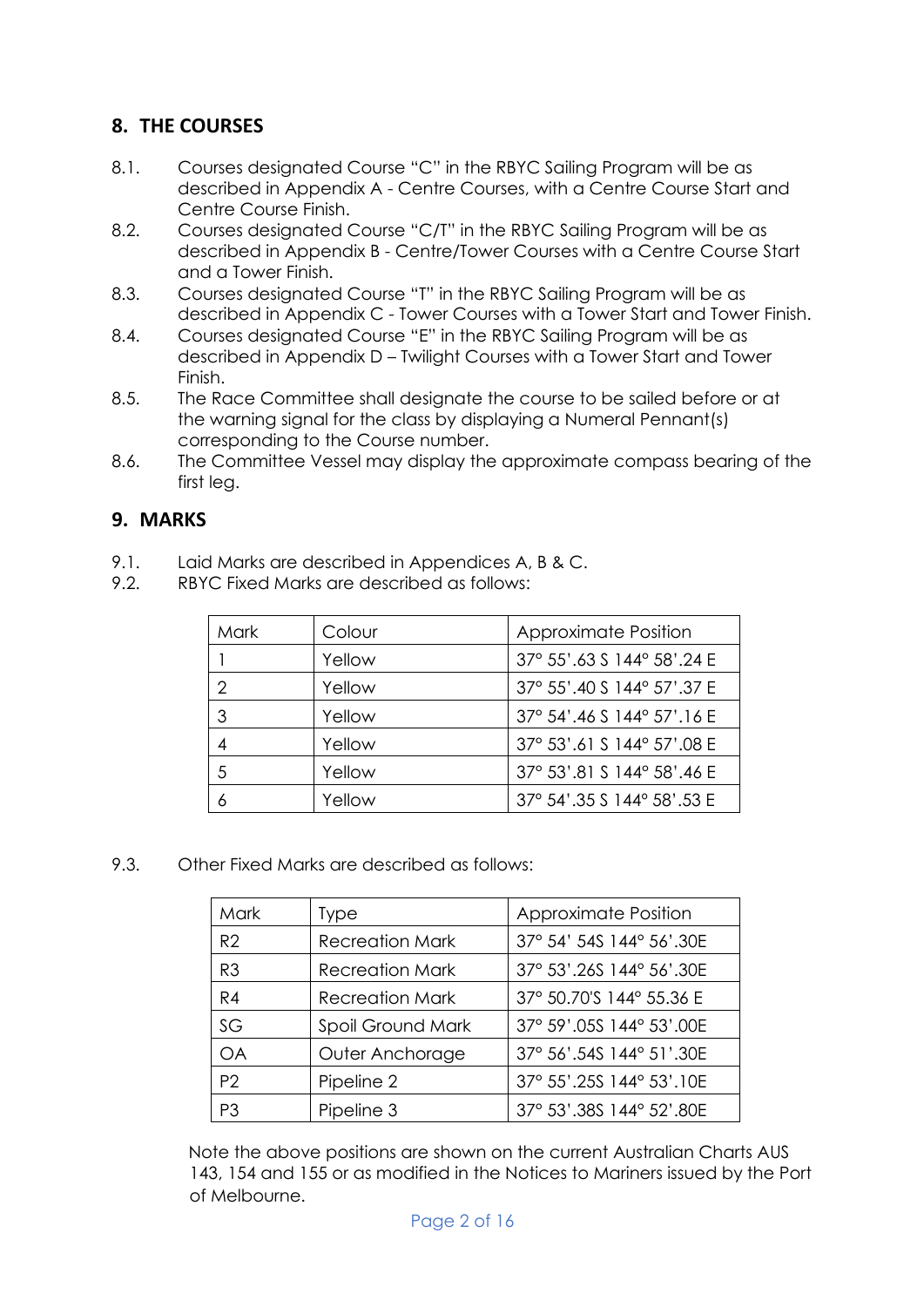#### **10.TWILIGHT PURSUIT RACES DESIGNATED NO EXTRAS**

Twilight Pursuit Races are designated 'No Extras' races. Boats shall use only a mainsail and one headsail at a time. The headsail shall be fully hanked, or attached by means of a luff groove device, to the forestay. Headsails may be poled out. This changes RRS 55

#### **11.AREAS THAT ARE OBSTRUCTIONS**

The following area is designated as an obstruction:

#### **DANGER - BONNET ROCK** Bonnet Rock is marked by an unlit starboard beacon located at 37° 54'.82 S 144°58'.81 E and is surrounded by VERY SHALLOW WATER. This pile shall be passed on the seaward side

#### **12.THE START**

#### 12.1. **Centre Course Start**

Between a staff displaying an orange flag on the Committee Vessel at the starboard end and the port-end starting mark.

#### 12.2. **Tower Start**

The starting line will be between the black vertical line displayed on the western side of the Race Control Tower and the starting mark (RBYC 6).

- 12.3. When a race is designated "Pursuit" in the RBYC Sailing Program, boats will be allocated a start time in minutes after the starting signal. A display may count up each minute after the starting signal. Boats start time will be when the numeral matching their starting time (minutes after the start) appears on the display.
- 12.4. A crowding mark may be laid off the breakwater. When laid, this mark shall be considered an extension of the Race Control Tower.
- 12.5. Boats racing in Pursuit Races shall not cross the start line between the Warning Signal and one (1) minute prior to their start time. Boats that fail to comply may be scored DNS without a hearing. This changes RRS A4, 30 & 35.
- 12.6. A boat starting later than 5 minutes after her starting signal will be scored DNS without a hearing. This changes rule A4, 30 & 35.

#### **13.RECALLS**

Individual recalls will be signalled in accordance with RRS 29.1 except for Pursuit Races, where Flag 'X' will remain displayed for 1 minute only. This changes RRS 29.1.

#### **14.CHANGE OF THE NEXT LEG OF THE COURSE**

To change the next leg of the course, the race committee will lay a new mark (or move the finishing line) and remove the original mark as soon as practicable. When in a subsequent change a new mark is replaced, it will be replaced by an original mark.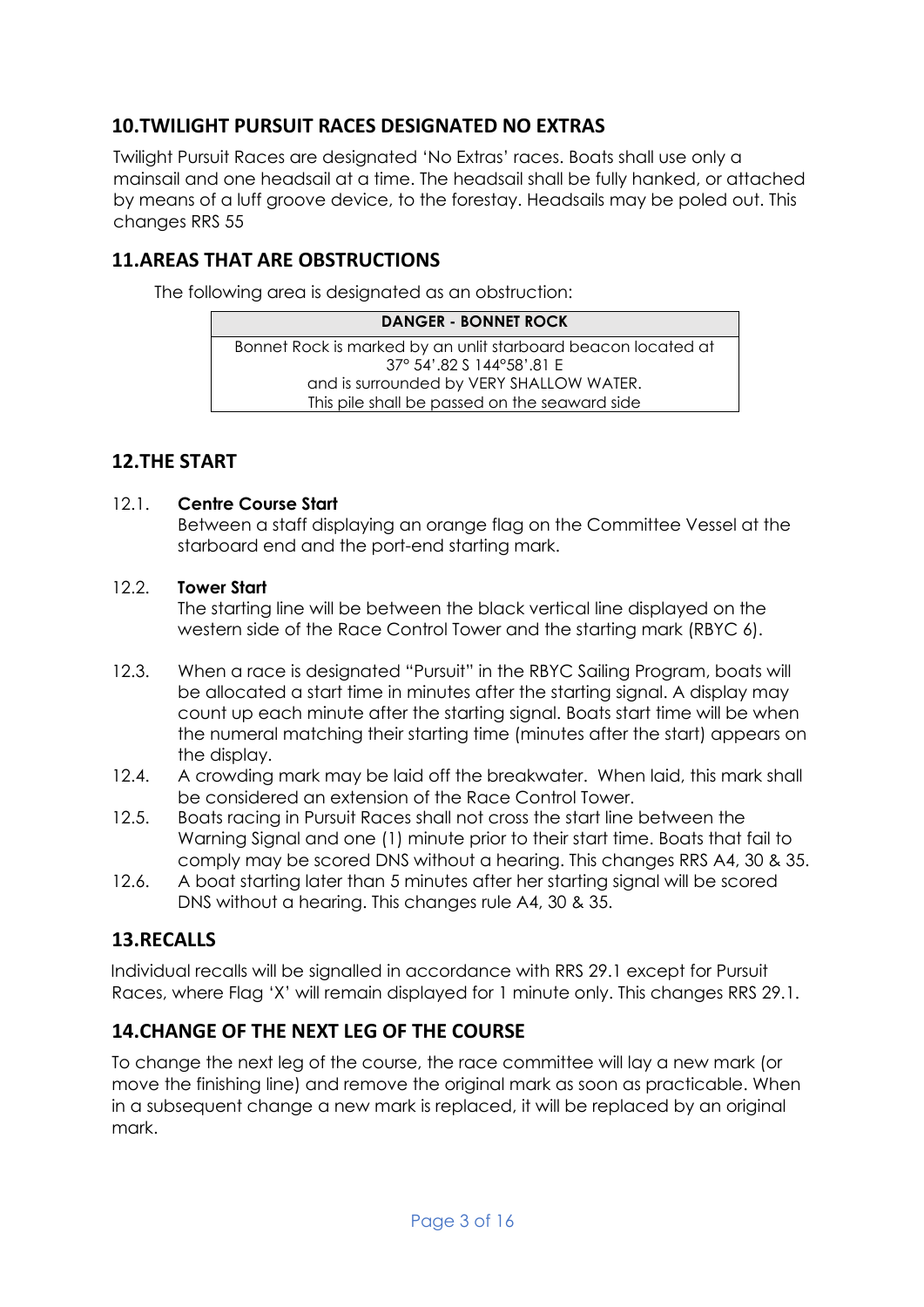#### **15.THE FINISH**

#### **15.1. Centre Course Finish**

The finishing line will be between a staff displaying a blue flag on the Committee Vessel and the finishing mark off the side of the Committee Vessel as designated in Appendix A.

#### **15.2. Tower Finish**

- a) The finishing line will be between the black vertical line displayed on the western side of the Race Control Tower and the finishing mark (RBYC Mark 6).
- b) A crowding mark may be laid off the breakwater. When laid, this mark shall be considered an extension of the Race Control Tower.

#### **16.TIME LIMITS - Keelboats**

16.1. The time limits for keelboats are as follows:

| Twilight Races                              | 1 hour and 45 minutes  |
|---------------------------------------------|------------------------|
| <b>Brighton Keelboat Championship Races</b> | $17:30$ hours          |
| All other races                             | 3 hours and 30 minutes |

- 16.2. Any keelboat that has not finished within the time limit will be scored DNF without a hearing. This changes rules 35, A4 and A5.
- 16.3. Any keelboat that has not finished before the official time of sunset even if within other time limits will be scored DNF without a hearing. This changes rules 35, A4 and A5.

#### **17.TIME LIMITS – One-Design Classes**

17.1. The Target Time, Mark 1 Time Limit, Race Time Limit (see RRS 35), and the Finishing Window are shown in the table below.

| <b>Class</b>    | <b>Target Time</b><br>minutes | Mark 1<br><b>Time Limit</b><br>minutes | Race Time<br><b>Limit</b> <i>minutes</i> | <b>Finishing</b><br>Window<br>minutes |
|-----------------|-------------------------------|----------------------------------------|------------------------------------------|---------------------------------------|
| <b>Etchells</b> | 45                            | 25                                     | 65                                       | 25                                    |
| Dragon          | 55                            | 30                                     | 80                                       | 30                                    |
| VX One          | 45                            | 25                                     | 65                                       | 25                                    |
| 2.4mR           | 40                            | 20                                     | 60                                       | 20                                    |

- 17.2. If no boat has passed the first mark within the Mark 1 Time Limit, the race will be abandoned.
- 17.3. The Finishing Window is the time for boats to finish after the first boat sails the course and finishes. Boats failing to finish within the Finishing Window, and not subsequently retiring, penalized or given redress, will be scored Time Limit Expired (TLE) without a hearing. A boat scored TLE shall be scored points for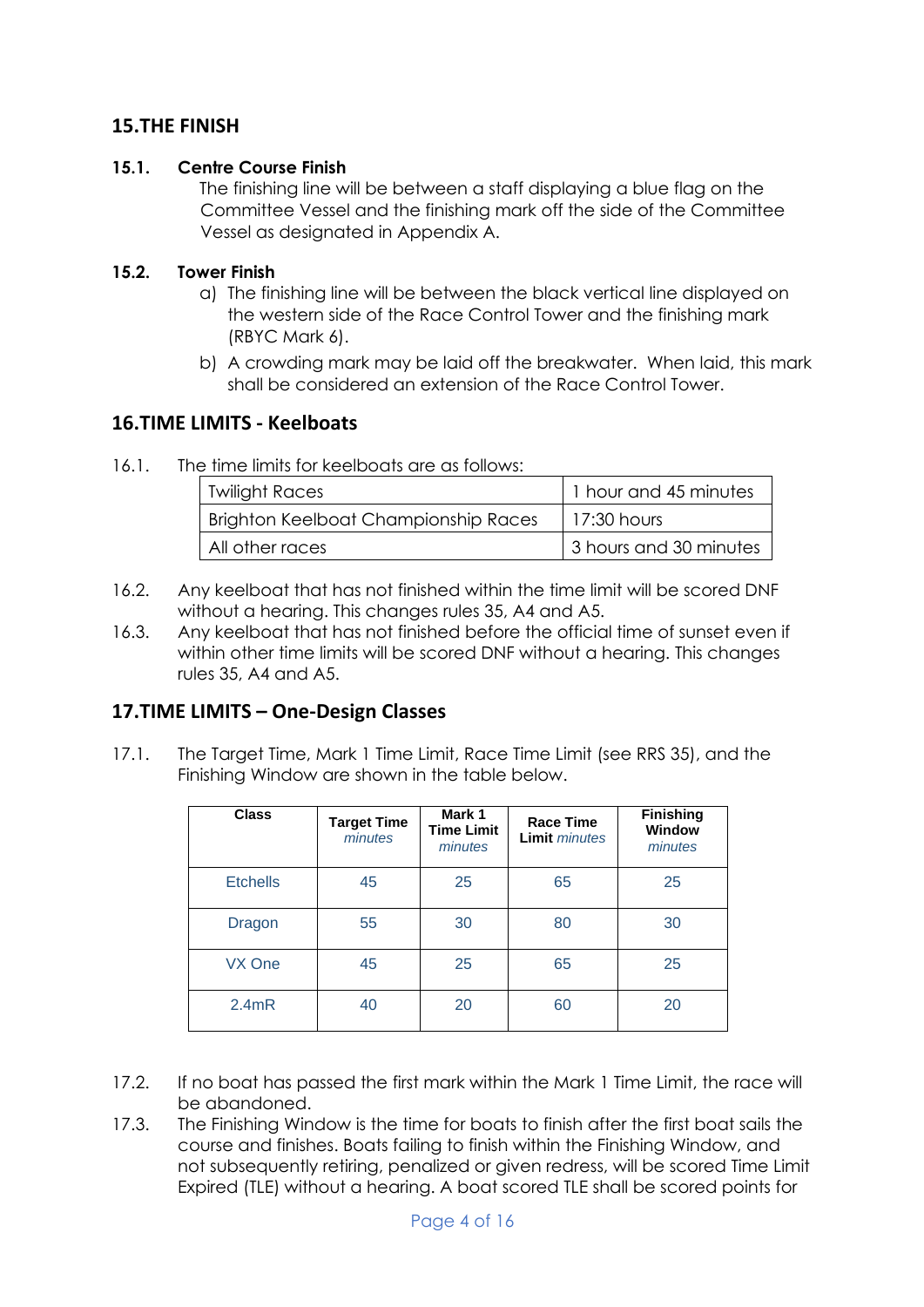the finishing place one more than the points scored by the last boat that finished within the Finishing Window. This changes RRS 35, A5.1, A5.2 and A10.

17.4. Failure to meet the Target Time will not be grounds for redress. This changes RRS 62.1(a).

#### **18.PROTESTS AND REQUESTS FOR REDRESS**

- 18.1. Protest forms are available at the RBYC Sailing Office and in the RBYC Members' Bar. Protests and requests for redress or reopening shall be delivered to the RBYC Sailing Office within the appropriate time limit.
- 18.2. Protests may be delivered or emailed to sailing@rbyc.org.au.
- 18.3. The protest time limit is 120 minutes (2 hours) after the last boat has finished the last race of the day or the race committee signals no more racing today, whichever is later.
- 18.4. Notices will be posted no later than 30 minutes after the protest time limit to inform competitors of hearings in which they are parties or named as witnesses.
- 18.5. Notices of protests by the race committee or protest committee will be posted to inform boats under rule 61.1(b).

#### **19. EQUIPMENT AND MEASUREMENT CHECKS**

A boat or equipment may be inspected at any time for compliance with the class rules and sailing instructions. On the water, a boat can be instructed by a race committee equipment inspector or measurer to proceed immediately to a designated area for inspection.

#### **20.COMMERCIAL SHIPPING**

- 20.1. Marine regulations require that boats shall avoid commercial shipping. Boats which find themselves in danger of interfering with commercial shipping may use their engine to avoid interference and will not be penalised under RRS 42 provided that:
	- a) it is used only as necessary to avoid the commercial shipping in question,
	- b) no advantage is gained through its use, and
	- c) a declaration containing a complete description of the circumstances is submitted to the Race Committee within the protest time limit.

This alters RRS 42.

- 20.2. Skippers are reminded of the requirement for competing boats to keep clear of commercial shipping at all times. Boats should not cross commercial shipping channels where such crossing would interfere with the passage of commercial shipping or be so close as to cause concern for commercial shipping.
- 20.3. In accordance with section 2.19 of the Port of Melbourne Regulations, participants in the series are advised of the requirement to report any incident, hazard or obstruction, as soon as reasonably practical, to Port of Melbourne Vessel Traffic Services (VTS).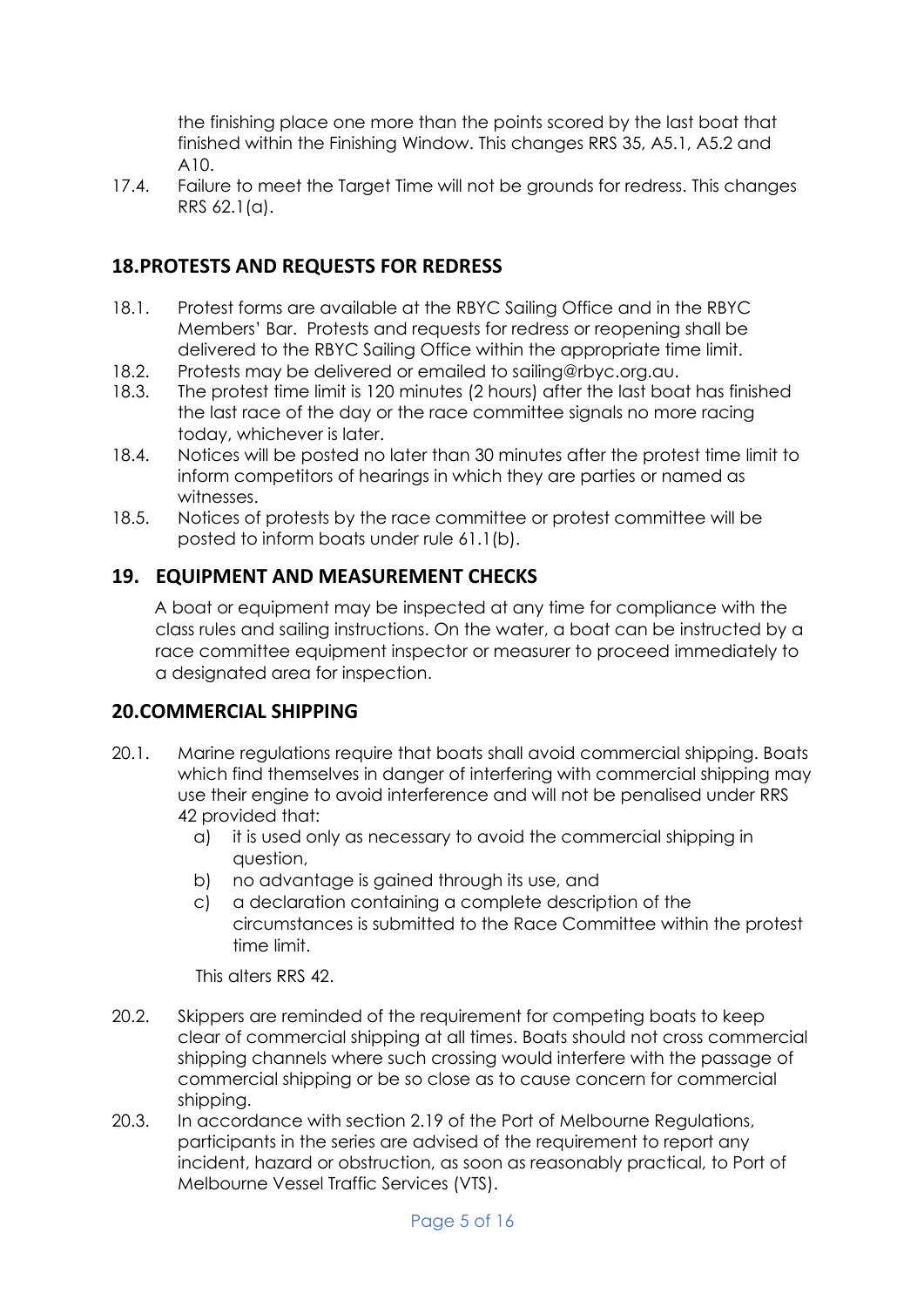## **APPENDIX A - Centre Courses**

All courses use RBYC temporary laid marks.

Start and Finish at Committee Vessel.

All marks are to be left to port with the exception of gate marks.

If one of the gate marks is missing boats shall round the one existing leeward mark to port.

For courses 3 & 4, the Start line and the Finish Line are obstructions except when starting or finishing.

| Course         | Course to be sailed                                        |
|----------------|------------------------------------------------------------|
| $\mathbf{1}$   | Start - 1 - 2 - 3p/s - 1 - 2 - Finish                      |
| $\overline{2}$ | Start - 1 - 2 - $3p/s$ - 1 - 2 - $3p/s$ - $-2$ -<br>Finish |
| 3              | Start – $1a - 4 - 1a$ - Finish                             |
| $\overline{4}$ | Start – $1a - 4 - 1a - 4 - 1a - Finish$                    |
| 5              | $Start - 1b - 3p/s - 1b - Finish$                          |
| 6              | $Start - 1b - 3p/s - 1b - 3p/s - 1b -$<br>Finish           |
| 7              | Start - 1 - 2 - Finish                                     |
| 8              | Start – 1a - Finish                                        |
| 9              | $Start - 1b - Finish$                                      |



**1b**

| Mark                    | <b>Description</b>           |
|-------------------------|------------------------------|
| Start                   | Yellow                       |
| 1                       | Pink                         |
| 1a                      | Orange                       |
| 1b                      | Yellow                       |
| $\overline{2}$          | Pink                         |
| 3s & 3p                 | Orange                       |
| 4                       | Orange                       |
| Finish                  | <b>Black/White checkered</b> |
| 1 Change mark           | Pink & Black band            |
| 3s & 3p Change<br>marks | Yellow                       |
| la & 4 Change<br>marks  | Yellow with black band       |
|                         |                              |



**4**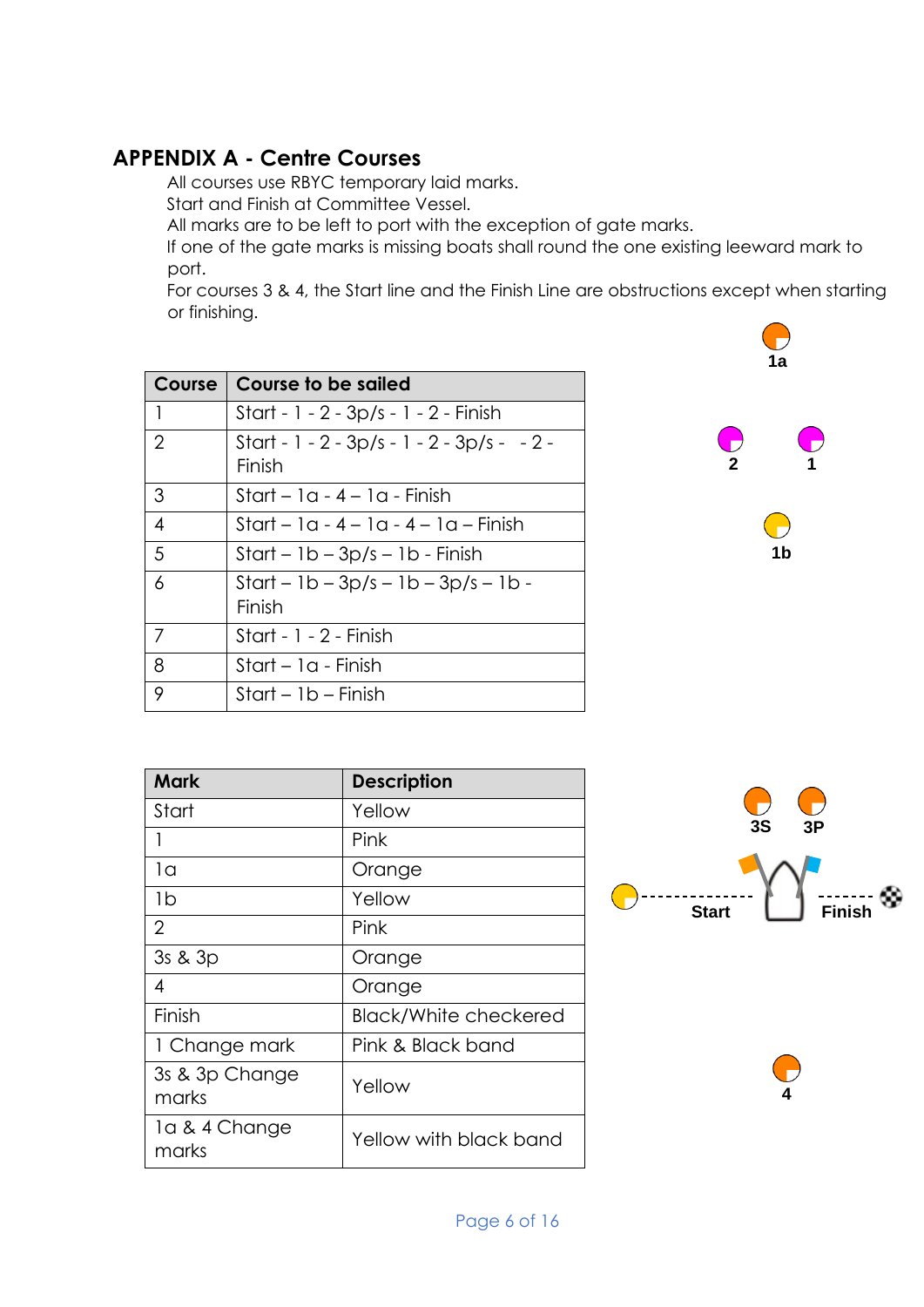## **APPENDIX B Centre / Tower Courses**

Courses use a mixture of laid gate marks, RBYC Fixed Marks (1-6) and other racing marks: R2, R3, R4, Spoil Ground (SG), Outer Anchorage (OA), Pipelines 2 & 3 (P2, P3).

Centre Course Start from a Committee Vessel and Tower Finish.

Gate Marks will be Orange inflatables, laid approx. 1 - 2Nm to weather of the start.

*Note:* A line between Point Gellibrand Light and Point Gellibrand is an obstruction.

|    | Num Wind  | <b>Nm</b> | <b>Marks</b><br>to | <b>Course</b>                                                                        |
|----|-----------|-----------|--------------------|--------------------------------------------------------------------------------------|
| 21 | N         | 11        | Port               | Start - Gate - R3 - R2 - 2 - 1 - 6 - 5 - R2 - 2 - 1 - Finish                         |
| 22 | N         | 12        | Port               | Start - Gate - R3 - R2 - 2 - 1 - 6 - 5 - R2 - 2 - 1 - Finish                         |
| 23 | N         | 15        | Port               | Start - Gate - R3 - R2 - 2 - 1 - 6 - 5 - R2 - 2 - 1 - 6 - 5 - 6 - 1 - Finish         |
| 24 | N         | 16        | Port               | Start - Gate - R3 - R2 - 2 - 1 - 6 - 5 - R2 - 2 - 1 - 6 - 5 - R2 - 2 - 1 -<br>Finish |
| 25 | N         | 17        | Port               | Start - Gate - R4 - R2 - 2 - 4 - R3 - R2 - 2 - 1 - Finish                            |
| 26 | N         | 21        | Port               | Start - Gate - R4 - R2 - 2 - 4 - R3 - R2 - 2 - 1 - 6 - 5 - 3 - 1 - Finish            |
| 27 | N         | 21        | Port               | Start - 5 - R4 - SG - 1 - Finish                                                     |
| 28 | N         | 26        | Port               | Start - 5 - R4 - SG - 1 - 6 - 5 - 3 - 1 - Finish                                     |
| 29 | <b>NW</b> | 8         | Port               | Start - Gate - R3 - 1 - 3 - 1 - Finish                                               |
| 30 | <b>NW</b> | 10        | Port               | Start - Gate - 4 - R2 - 2 - 1 - 6 - 5 - 3 - 1 - Finish                               |
| 31 | <b>NW</b> | 12        | Port               | Start - Gate - R3 - 1 - 3 - 1 - 6 - 5 - 3 - 1 - Finish                               |
| 32 | <b>NW</b> | 14        | Port               | Start - Gate - 4 - R2 - 2 - 1 - 6 - 5 - 3 - 1 - 6 - 5 - 6 - 1 - Finish               |
| 33 | <b>NW</b> | 16        | Port               | Start - Gate - R4 - R2 - 2 - 1 - 3 - R2 - 2 - 1 - Finish                             |
| 34 | <b>NW</b> | 20        | Port               | Start - Gate - R4 - R2 - 2 - 1 - 3 - R2 - 2 - 1 - 6 - 5 - 3 - 1 - Finish             |
| 35 | <b>NW</b> | 20        | Port               | Start - Gate - R4 - R2 - R3 - R4 - R2 - 1 - Finish                                   |
| 36 | <b>NW</b> | 27        | Port               | Start - Gate - R4 - R2 - R3 - R4 - R2 - 1 - 6 - 5 - R3 - R2 - 1 - Finish             |
| 37 | W         | 10        | <b>Stbd</b>        | Start - Gate - R2 - 3 - R2 - 4 - 6 - R2 - 4 - 5 - Finish                             |
| 38 | W         | 10        | Stbd               | Start - Gate - P2 - R3 - 5 - Finish                                                  |
| 39 | W         | 14        | Stbd               | Start - Gate - R2 - 3 - R2 - 4 - 6 - R2 - 4 - 5 - 6 - R2 - 4 - 5 - Finish            |
| 40 | W         | 16        | Stbd               | Start - Gate - P2 - R3 - R2 - P2 - 4 - 5 - Finish                                    |
| 41 | W         | 20        | Stbd               | Start - Gate - P2 - R3 - 5 - 6 - 2 - P2 - R3 - 5 - Finish                            |
| 42 | W         | 21        | Stbd               | Start - Gate - P2 - R3 - R2 - P2 - 4 - 5 - 6 - R2 - 4 - 5 - Finish                   |
| 43 | <b>SW</b> | 8         | <b>Stbd</b>        | Start - Gate - R2 - R3 - 5 - 6 - 2 - 5 - Finish                                      |
| 44 | <b>SW</b> | 11        | Stbd               | Start - Gate - R2 - R3 - 5 - 6 - 2 - 5 - 6 - 2 - 5 - Finish                          |

**APPENDIX B Centre / Tower Courses**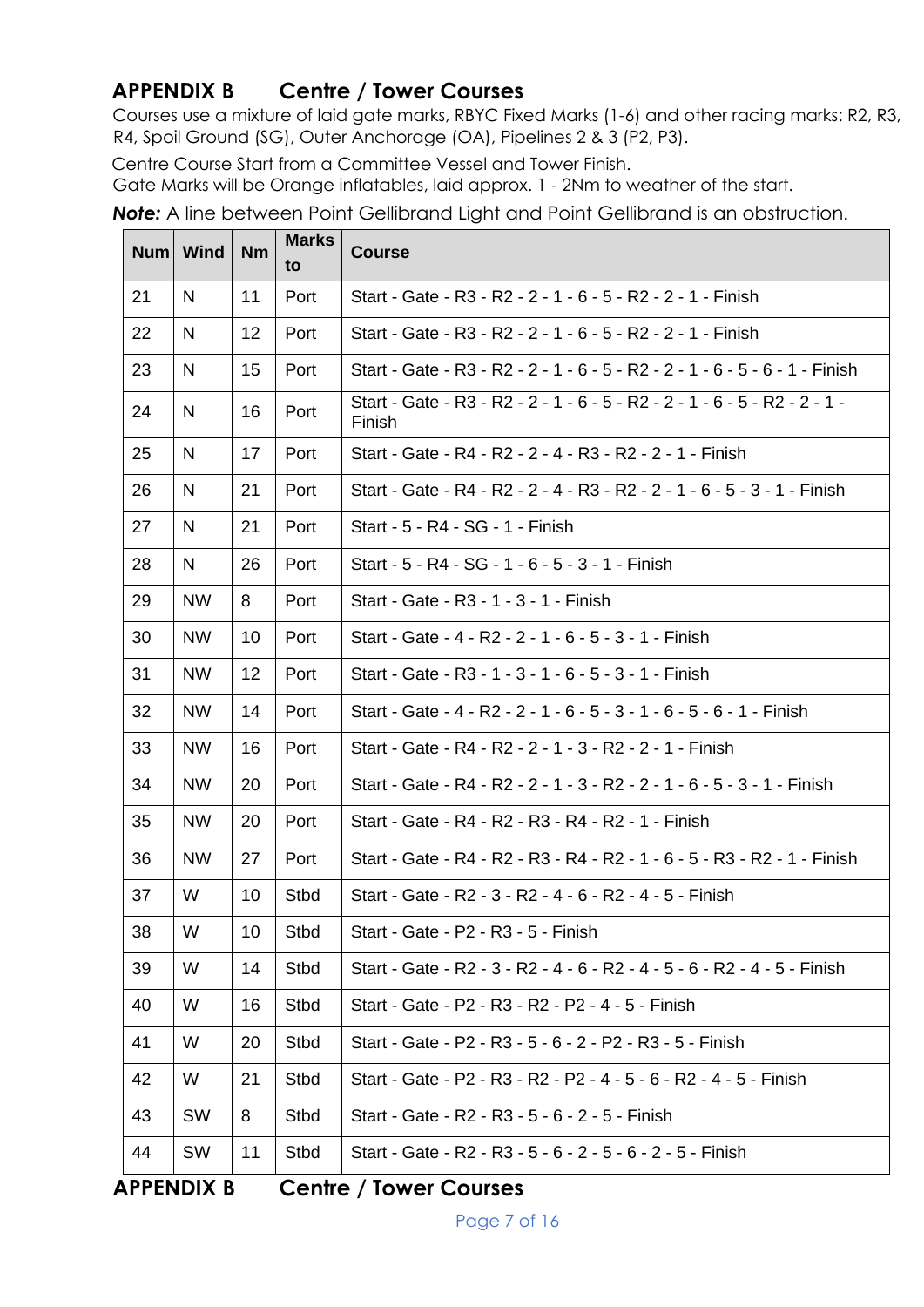|    | лі і бічріл р |                 |                    | Come / Tower Coopee (Comi)                                                 |
|----|---------------|-----------------|--------------------|----------------------------------------------------------------------------|
|    | Num Wind      | <b>Nm</b>       | <b>Marks</b><br>to | <b>Course</b>                                                              |
| 45 | <b>SW</b>     | 16              | Stbd               | Start - Gate - SG - P2 - R3 - 5 - Finish                                   |
| 46 | <b>SW</b>     | 17              | Stbd               | Start - Gate - SG - P3 - R3 - 5 - Finish                                   |
| 47 | <b>SW</b>     | 20              | Stbd               | Start - Gate - SG - P2 - R3 - 5 - 6 - 2 - 3 - 5 - Finish                   |
| 48 | SW            | 21              | Stbd               | Start - Gate - SG - P3 - R3 - 5 - 6 - 2 - 3 - 5 - Finish                   |
| 49 | S             | 10 <sup>°</sup> | Stbd               | Start - Gate - 2 - R2 - R3 - 5 - 6 - 1 - 6 - 5 - Finish                    |
| 50 | S             | 14              | Stbd               | Start - Gate - 2 - R2 - R3 - 5 - 6 - 1 - 6 - 5 - 6 - 1 - 6 - 5 - Finish    |
| 51 | S             | 17              | Stbd               | Start - Gate - 2 - R2 - R4 - 2 - R2 - R3 - 5 - Finish                      |
| 52 | S             | 21              | Stbd               | Start - Gate - 2 - R2 - R4 - 2 - R2 - R3 - 5 - 6 - 1 - 3 - 5 - Finish      |
| 53 | S             | 23              | Stbd               | Start - Gate - SG - OA - R4 - R3 - R2 - 5 - Finish                         |
| 54 | S             | 28              | Stbd               | Start - Gate - SG - OA - R4 - R3 - R2 - 5 - 6 - 1 - 3 - 5 - Finish         |
| 55 | <b>SE</b>     | 9               | Stbd               | Start - Gate - 1 - 2 - R3 - 4 - 6 - 3 - 4 - Finish                         |
| 56 | <b>SE</b>     | 13              | Stbd               | Start - Gate - 1 - 2 - R3 - 4 - 6 - 3 - 4 - 6 - 3 - 4 - Finish             |
| 57 | <b>SE</b>     | 15              | Stbd               | Start - Gate - 1 - P2 - R4 - 5 - Finish                                    |
| 58 | <b>SE</b>     | 20              | Stbd               | Start - Gate - 1 - P2 - R4 - 5 - 6 - 1 - 3 - 5 - Finish                    |
| 59 | <b>SE</b>     | 21              | Stbd               | Start - Gate - 1 - OA - P3 - R2 - P2 - R3 - Finish                         |
| 60 | <b>SE</b>     | 25              | Stbd               | Start - Gate - 1 - OA - P3 - R2 - P2 - R3 - 6 - R3 - Finish                |
| 61 | Е             | 9               | Port               | Start - Gate - R3 - R2 - 2 - 6 - 5 - 6 - 2 - Finish                        |
| 62 | E             | 11              | Port               | Start - Gate - 4 - R2 - 6 - 4 - R2 - Finish                                |
| 63 | Е             | 13              | Port               | Start - Gate - R3 - R2 - 2 - 6 - 5 - 6 - 2 - 6 - 5 - 6 - 2 - Finish        |
| 64 | Е             | 15              | Port               | Start - Gate - 4 - R2 - 6 - 4 - R2 - 6 - 4 - R2 - Finish                   |
| 65 | Е             | 15              | Port               | Start - Gate - P2 - 1 - R2 - 1 - Finish                                    |
| 66 | Е             | 18              | Port               | Start - Gate - P2 - 1 - R2 - 1 - 6 - R2 - 1 - Finish                       |
| 67 | Е             | 20              | Port               | Start - Gate - 5 - R3 - P2 - 1 - R2 - P2 - 1 - Finish                      |
| 68 | Е             | 26              | Port               | Start - Gate - 5 - R3 - P2 - 1 - R2 - P2 - 1 - 6 - 5 - R3 - R2 - Finish    |
| 69 | <b>NE</b>     | 15              | Port               | Start - Gate - 5 - R3 - P2 - R2 - 4 - R3 - R2 - 2 - Finish                 |
| 70 | <b>NE</b>     | 18              | Port               | Start - Gate - R3 - P3 - SG - 2 - Finish                                   |
| 71 | <b>NE</b>     | 19              | Port               | Start - Gate - 5 - R3 - P2 - R2 - 4 - R3 - R2 - 2 - 6 - 5 - 3 - 2 - Finish |
| 72 | <b>NE</b>     | 24              | Port               | Start - Gate - R3 - P3 - SG - 2 - 6 - 5 - R3 - R2 - 2 - Finish             |

## **APPENDIX B Centre / Tower Courses (cont.)**

Page 8 of 16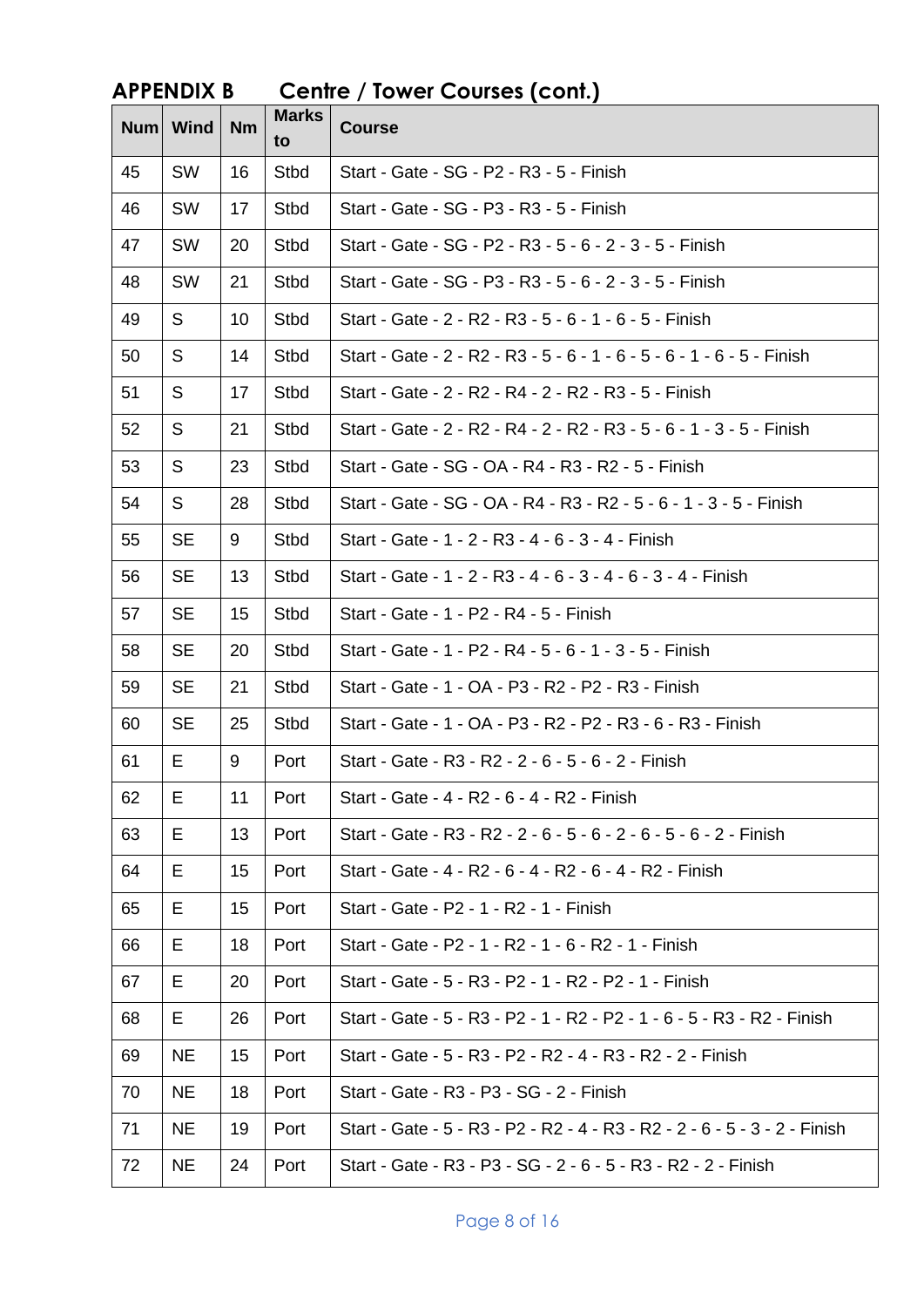## **APPENDIX B Centre / Tower Courses**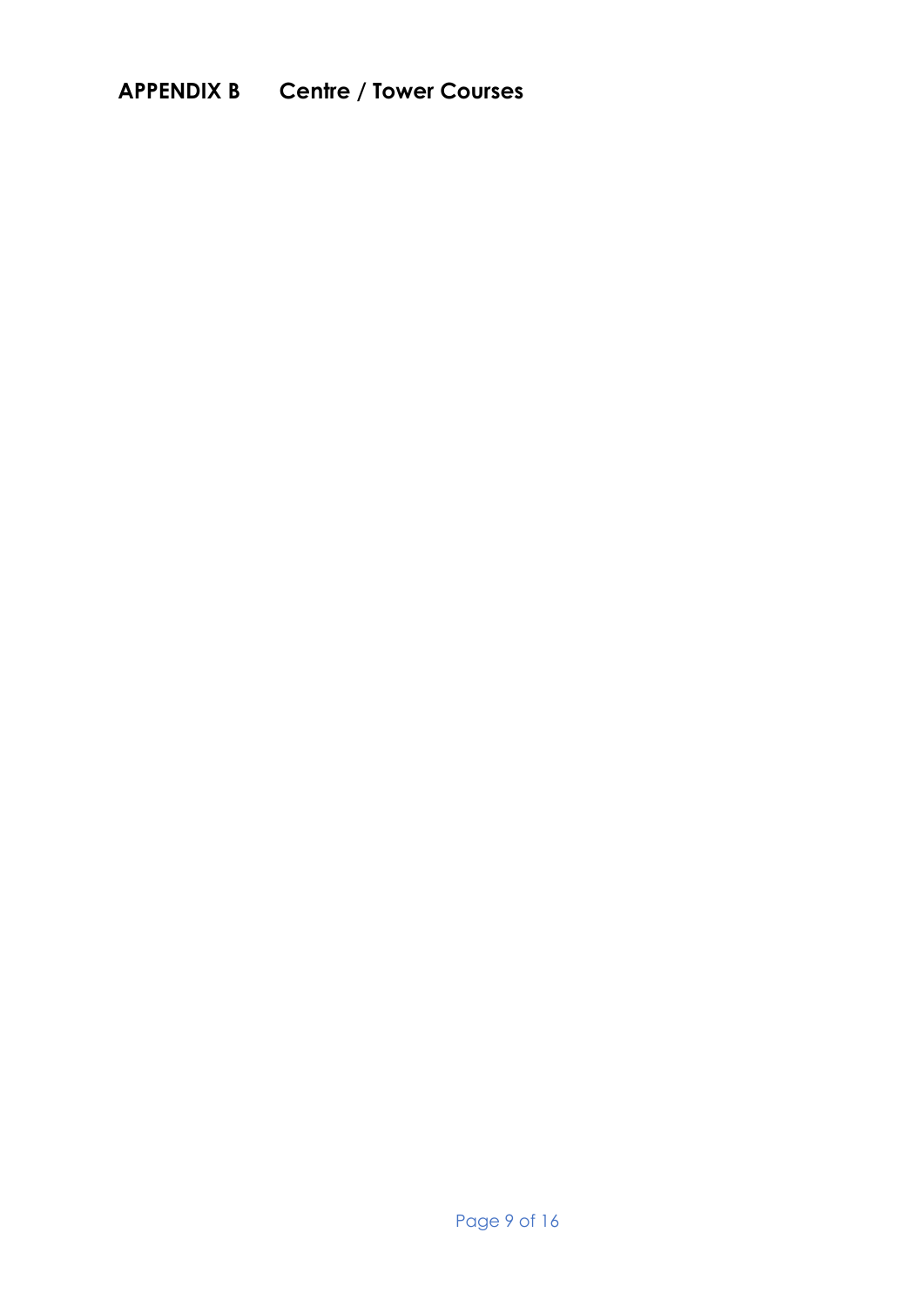## **APPENDIX C Tower Courses**

Tower Start and Tower Finish. All courses use Fixed Marks except Westerly courses which have an additional laid Pink mark approx. 0.4Nm to the south of RBYC 6.

| <b>Num</b>     | Wind      | <b>Start</b> | Leave           | Course                                                     |
|----------------|-----------|--------------|-----------------|------------------------------------------------------------|
|                |           | Dir'n        | <b>Marks</b> to |                                                            |
| $\mathbf{1}$   | South     | South        | Stbd            | Start - 1 - 3 - 5 - Finish                                 |
| $\overline{2}$ | South     | South        | Stbd            | Start - 1 - 6 - 5 - Finish                                 |
| 3              | South     | South        | Stbd            | Start - 1 - 3 - 5 - 6 - 1 - 6 - 5 - 6 - 1 - 3 - 5 - Finish |
| 4              | South     | South        | Stbd            | Start - 1 - 6 - 5 - 6 - 1 - 6 - 5 - 6 - 1 - 6 - 5 - Finish |
| 5              | South     | South        | Stbd            | Start - 1 - 2 - R2 - 4 - 5 - Finish                        |
| 6              | South     | South        | Stbd            | Start - 1 - 3 - 5 - 6 - 1 - 6 - 5 - Finish                 |
| 7              | South     | South        | Stbd            | Start - 1 - 4 - 5 - 6 - 2 - 5 - Finish                     |
| 8              | South     | South        | Stbd            | Start - 1 - 2 - 4 - 2 - 4 - 5 - Finish                     |
| 9              | South     | South        | Stbd            | Start - 1 - 2 - 5 - 6 - 1 - 6 - 5 - Finish                 |
| 10             | South     | South        | Stbd            | Start - 1 - 3 - 5 - 6 - 2 - 5 - Finish                     |
| 11             | South     | South        | Stbd            | Start - 1 - R2 - 5 - 2 - 5 - Finish                        |
| 12             | South     | South        | Stbd            | Start - 1 - R2 - 4 - 5 - Finish                            |
| 13             | South     | South        | Stbd            | Start - 1 - R2 - 4 - 5 - 6 - 5 - Finish                    |
| 14             | South     | South        | Stbd            | Start - 1 - R2 - 4 - 5 - 6 - 2 - 5 - Finish                |
| 15             | South     | South        | Stbd            | Start - 1 - R3 - 5 - Finish                                |
| 16             | South     | South        | Stbd            | Start - 1 - 2 - 5 - Finish                                 |
| 17             | South     | South        | Stbd            | Start - $2 - R3 - 5 - 6 - 1 - 6 - 5 - F$ Finish            |
| 18             | South     | South        | Stbd            | Start - 2 - 4 - 2 - 5 - Finish                             |
| 19             | <b>SW</b> | South        | Stbd            | Start - 2 - 4 - 5 - Finish                                 |
| 20             | SW        | South        | Stbd            | Start - 2 - 3 - 5 - Finish                                 |
| 21             | SW        | South        | Stbd            | Start - 2 - 3 - 5 - 6 - 2 - 6 - 5 - 6 - 2 - 3 - 5 - Finish |
| 22             | SW        | South        | Stbd            | Start - 2 - R2 - 4 - 5 - Finish                            |
| 23             | <b>SW</b> | South        | Stbd            | Start - 2 - 3 - 5 - 6 - 2 - 6 - 5 - Finish                 |
| 24             | <b>SW</b> | South        | Stbd            | Start - 2 - 5 - 6 - 2 - 5 - Finish                         |
| 25             | <b>SW</b> | South        | Stbd            | Start - 2 - 4 - 5 - 6 - 2 - 5 - Finish                     |
| 26             | <b>SW</b> | South        | Stbd            | Start - 2 - R3 - 5 - Finish                                |
| 27             | West      | South        | Stbd            | Start - Pink - 3 - 5 - Finish                              |
| 28             | West      | South        | Stbd            | Start - Pink - 3 - 6 - 3 - 5 - Finish                      |
| 29             | West      | South        | Stbd            | Start - Pink - R2 - 6 - R2 - 6 - 3 - 5 - Finish            |
| 30             | West      | South        | Stbd            | Start - Pink - 3 - 4 - 5 - 6 - 3 - 5 - 6 - 3 - 5 - Finish  |

**APPENDIX C Tower Courses**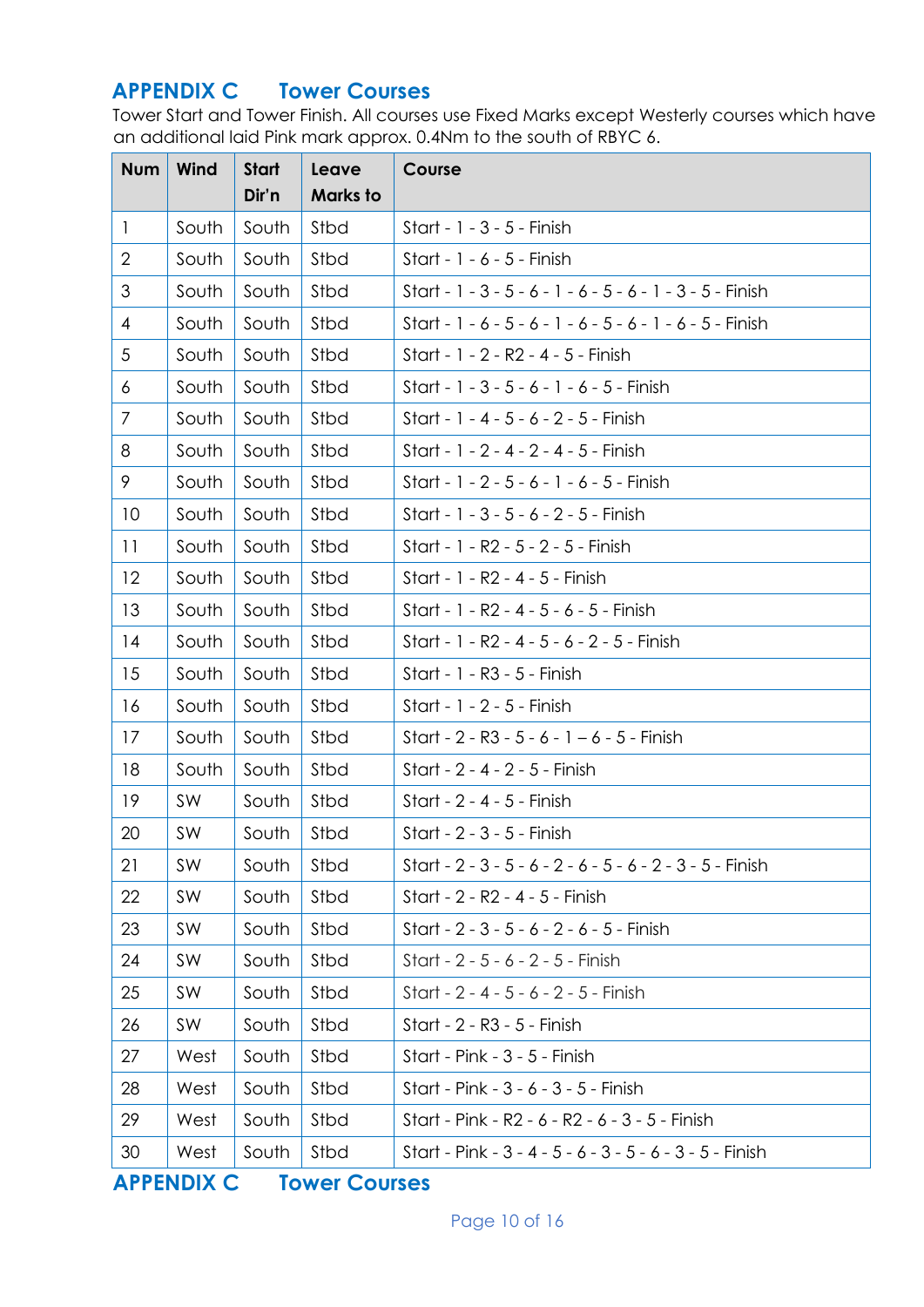| <b>APPENDIX C</b> |           | <b>Tower Courses (cont.)</b> |                          |                                                                       |
|-------------------|-----------|------------------------------|--------------------------|-----------------------------------------------------------------------|
| <b>Num</b>        | Wind      | <b>Start</b><br>Dir'n        | Leave<br><b>Marks to</b> | Course                                                                |
| 31                | <b>NW</b> | North                        | Port                     | Start - 5 - 4 - 3 - 1 - Finish                                        |
| 32                | <b>NW</b> | North                        | Port                     | Start - 5 - 4 - 2 - 6 - 4 - 6 - 5 - 4 - 1 - Finish                    |
| 33                | <b>NW</b> | North                        | Port                     | Start - 5 - 4 - 3 - 6 - 4 - 1 - Finish                                |
| 34                | <b>NW</b> | North                        | Port                     | Start - 5 - R3 - 1 - Finish                                           |
| 35                | <b>NW</b> | North                        | Port                     | Start - 5 - 4 - 2 - Finish                                            |
| 36                | North     | North                        | Port                     | Start - 5 - 3 - 1 - 6 - 5 - 6 - 1 - Finish                            |
| 37                | North     | North                        | Port                     | Start - $5 - 6 - 1$ - Finish                                          |
| 38                | North     | North                        | Port                     | Start - $5 - 3 - 1 - 6 - 5 - 6 - 1 - 6 - 5 - 3 - 1 -$ Finish          |
| 39                | North     | North                        | Port                     | Start - $5 - 6 - 1 - 6 - 5 - 6 - 1 - 6 - 5 - 6 - 1 -$ Finish          |
| 40                | North     | North                        | Port                     | Start - 5 - 4 - R2 - 2 - 1 - Finish                                   |
| 41                | North     | North                        | Port                     | Start - 5 - 3 - 1 - Finish                                            |
| 42                | North     | North                        | Port                     | Start - 5 - R3 - R2 - 2 - Finish                                      |
| 43                | North     | North                        | Port                     | Start - 5 - 4 - 2 - 4 - 3 - Finish (in northerly direction)           |
| 44                | North     | North                        | Port                     | Start - $5 - 4 - 3 - 4 - 3$ - Finish (in northerly direction)         |
| 45                | <b>NE</b> | South                        | Port                     | Start - 2 - 6 - 3 - 2 - 6 - 2 - Finish                                |
| 46                | <b>NE</b> | South                        | Port                     | Start - 2 - 6 - 2 - 6 - 2 - 6 - 2 - Finish                            |
| 47                | <b>NE</b> | South                        | Port                     | Start - 2 - 5 - 6 - 2 - 5 - Finish                                    |
| 48                | <b>NE</b> | North                        | Port                     | Start - 5 - 4 - R3 - 2 - Finish                                       |
| 49                | <b>NE</b> | North                        | Port                     | Start - 5 - 4 - 2 - Finish                                            |
| 50                | East      | North                        | Port                     | Start - $5 - 4 - 6 - 5 - 4 - 3$ - Finish (in northerly direction)     |
| 51                | East      | North                        | Port                     | Start - $5 - 4 - 3 - 6 - 5 - 4 - 3$ - Finish (in northerly direction) |
| 52                | East      | North                        | Port                     | Start - 5 - 3 - 5 - 3 - Finish (in northerly direction)               |
| 53                | East      | North                        | Port                     | Start - $5 - 4 - 3 - 6 - 3$ - Finish (in northerly direction)         |
| 54                | East      | North                        | Port                     | Start - 5 - R3 - R2 - Finish (in northerly direction)                 |
| 55                | East      | North                        | Port                     | Start - 5 - R2 - Finish (in northerly direction)                      |
| 56                | <b>SE</b> | North                        | Port                     | Start - 5 - 4 - 6 - 3 - 2 - 6 - 4 - Finish                            |
| 57                | <b>SE</b> | North                        | Port                     | Start - 5 - 4 - 6 - 4 - 6 - 4 - 6 - 4 - Finish                        |
| 58                | <b>SE</b> | North                        | Port                     | Start $-5 - 4 - 1 - 6 - 4 - 1 -$ Finish                               |
| 59                | <b>SE</b> | North                        | Port                     | Start - 5 - R2 - 1 - Finish                                           |
| 60                | North     | North                        | Port                     | Start - 5 - 2 - 1 - 6 - 4 - 1 - Finish                                |
| 61                | North     | North                        | Port                     | Start - 4 - 2 - 4 - 1 - Finish                                        |
| 62                | North     | North                        | Port                     | Start - 5 - 4 - 2 - 4 - 2 - 1 - Finish                                |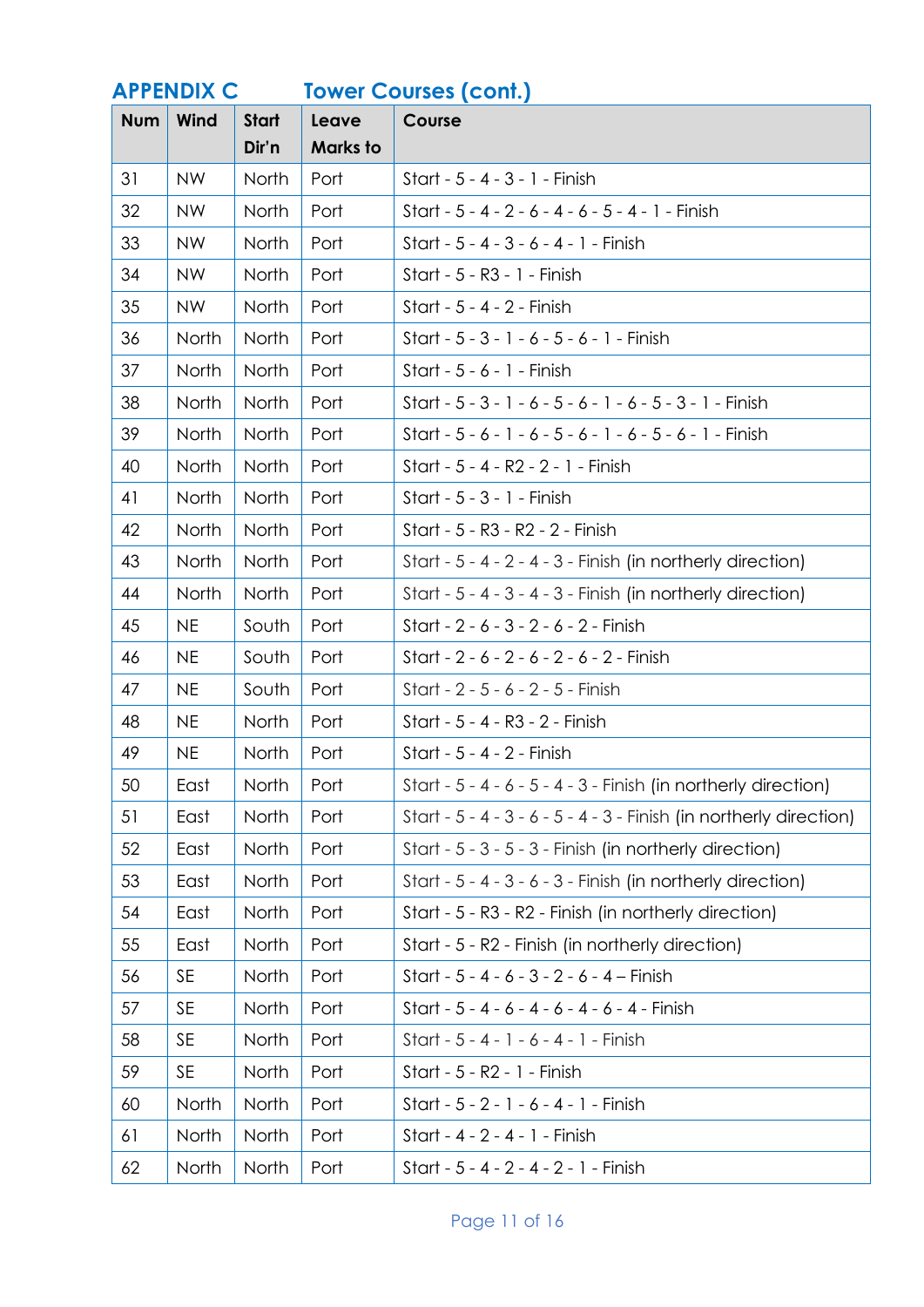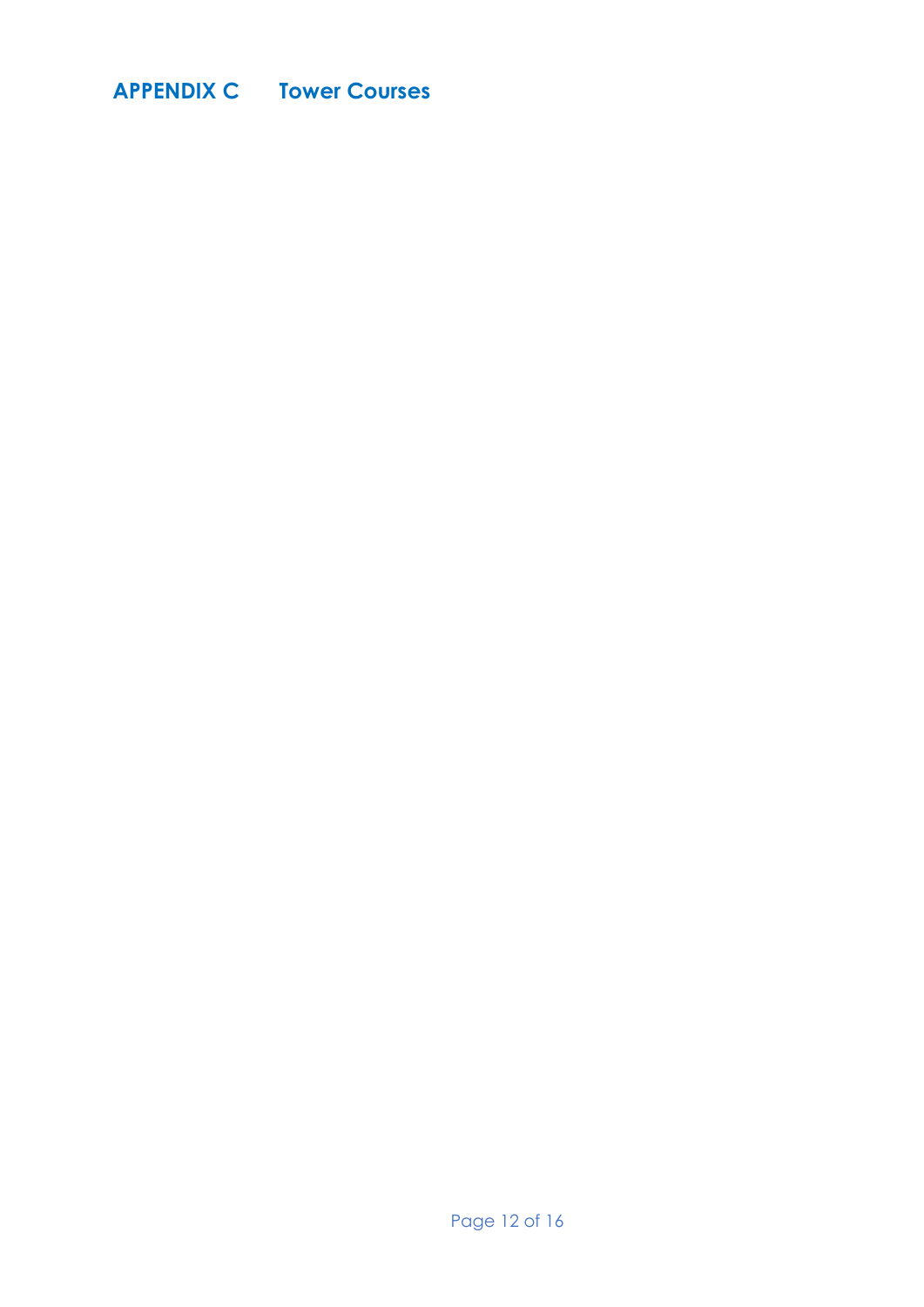|            | <b>APPENDIX C</b> |              |                 | <b>Tower Courses (cont.)</b>                |
|------------|-------------------|--------------|-----------------|---------------------------------------------|
| <b>Num</b> | Wind              | <b>Start</b> | Leave           | Course                                      |
|            |                   | Dir'n        | <b>Marks</b> to |                                             |
| 63         | <b>North</b>      | North        | Port            | Start - $5 - 4 - 1 - 5 - 6 - 1 -$ Finish    |
| 64         | North             | North        | Port            | Start - $5 - 3 - 1 - 6 - 4 - 1$ - Finish    |
| 65         | <b>North</b>      | North        | Port            | Start - 5 - R2 - 1 - 4 - 1 - Finish         |
| 66         | North             | North        | Port            | Start - 5 - 4 - R2 - 1 - Finish             |
| 67         | <b>North</b>      | North        | Port            | Start - 5 - R2 - 2 - 1 - 6 - 1 - Finish     |
| 68         | North             | North        | Port            | Start - 5 - R2 - 2 - 1 - 6 - 4 - 1 - Finish |
| 69         | North             | North        | Port            | Start - 4 - R2 - 1 - 6 - 5 - 1 - Finish     |
| 70         | <b>North</b>      | North        | Port            | Start - $5 - 4 - 1 -$ Finish                |

**APPENDIX C Tower Courses**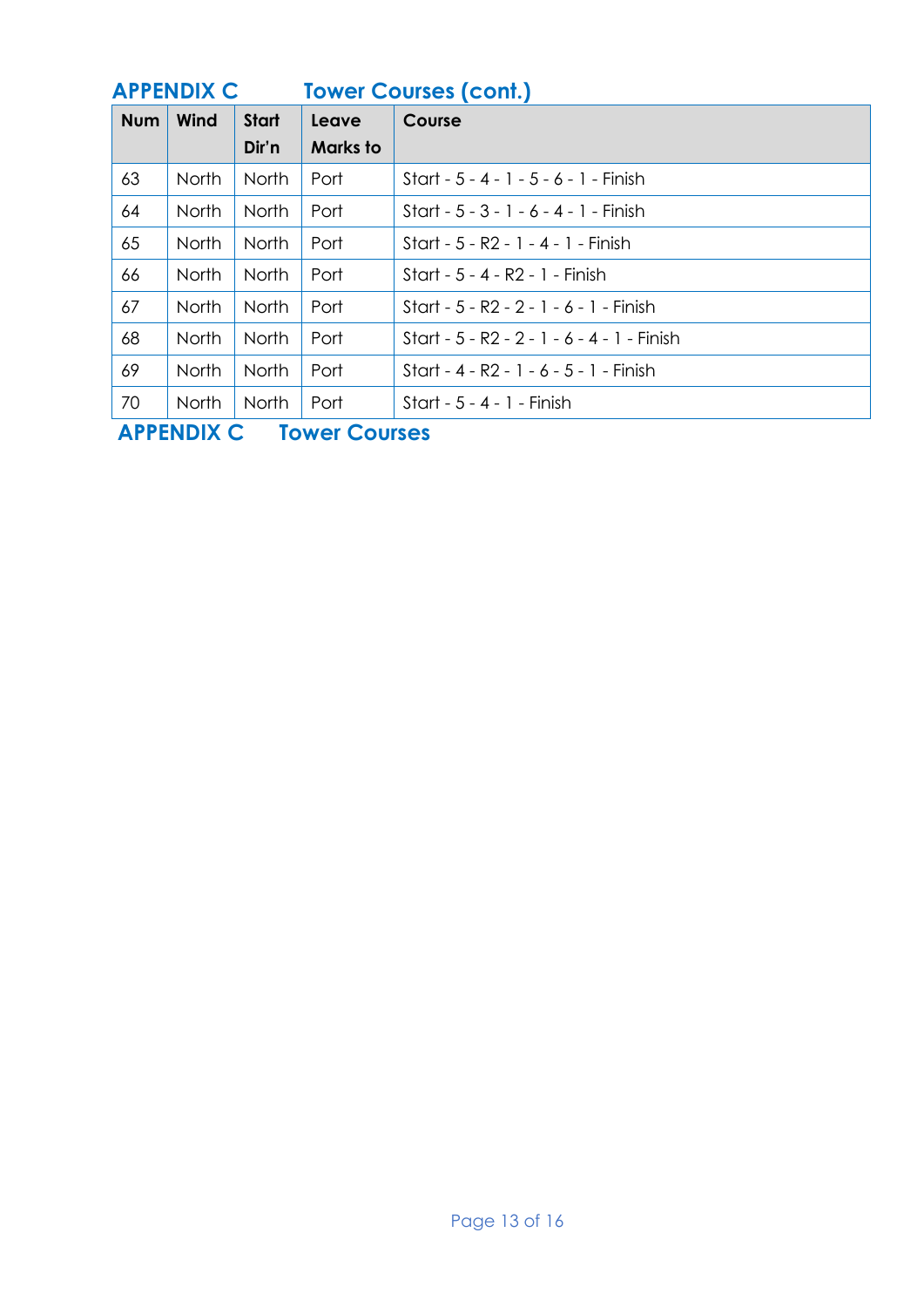## **APPENDIX D Twilight Courses**

Tower Start and Tower Finish. All courses use Fixed Marks.

| <b>Num</b> | Wind         | <b>Start</b><br>Dir'n | Leave<br>Marks to | Course                                  |
|------------|--------------|-----------------------|-------------------|-----------------------------------------|
| 80         | $\mathsf{S}$ | South                 | Stbd              | Start - $1 - 2 - R2 - 4 - 5$ - Finish   |
| 81         | $\mathsf{S}$ | South                 | Stbd              | Start - 1 - 3 - 5 - Finish              |
| 82         | SW           | South                 | Stbd              | Start - $2 - 4 - R3 - 5$ - Finish       |
| 83         | SW           | South                 | Stbd              | Start - 2 - 4 - 5 - Finish              |
| 84         | W            | <b>North</b>          | Port              | Start - 5 - 4 - R2 - 2 - 1 - Finish     |
| 85         | W            | <b>North</b>          | Port              | Start - 5 - 4 - 2 - Finish              |
| 86         | <b>NW</b>    | <b>North</b>          | Port              | Start - 4 – R3 – R2 - 2 - Finish        |
| 87         | <b>NW</b>    | North                 | Port              | Start - 4 - 2 - Finish                  |
| 88         | N            | <b>North</b>          | Port              | Start - 5 - 4 – R2 - 2 - 1 - Finish     |
| 89         | $\mathsf{N}$ | North                 | Port              | Start - 5 - 3 - 1 - Finish              |
| 90         | <b>NE</b>    | North                 | Port              | Start - $5 - 4 - R3 - 2$ - Finish       |
| 91         | <b>NE</b>    | North                 | Port              | Start - $5 - 4 - 2$ - Finish            |
| 92         | E            | North                 | Port              | Start - $5 - 4 - R3 - R2 - 2$ - Finish  |
| 93         | E            | <b>North</b>          | Port              | Start - $5 - 4 - R2$ - Finish           |
| 94         | <b>SE</b>    | South                 | Stbd              | Start - $1 - 2 - R2 - 4 - 5 - F$ in ish |
| 95         | <b>SE</b>    | South                 | Stbd              | Start - 1 - 3 - 5 - Finish              |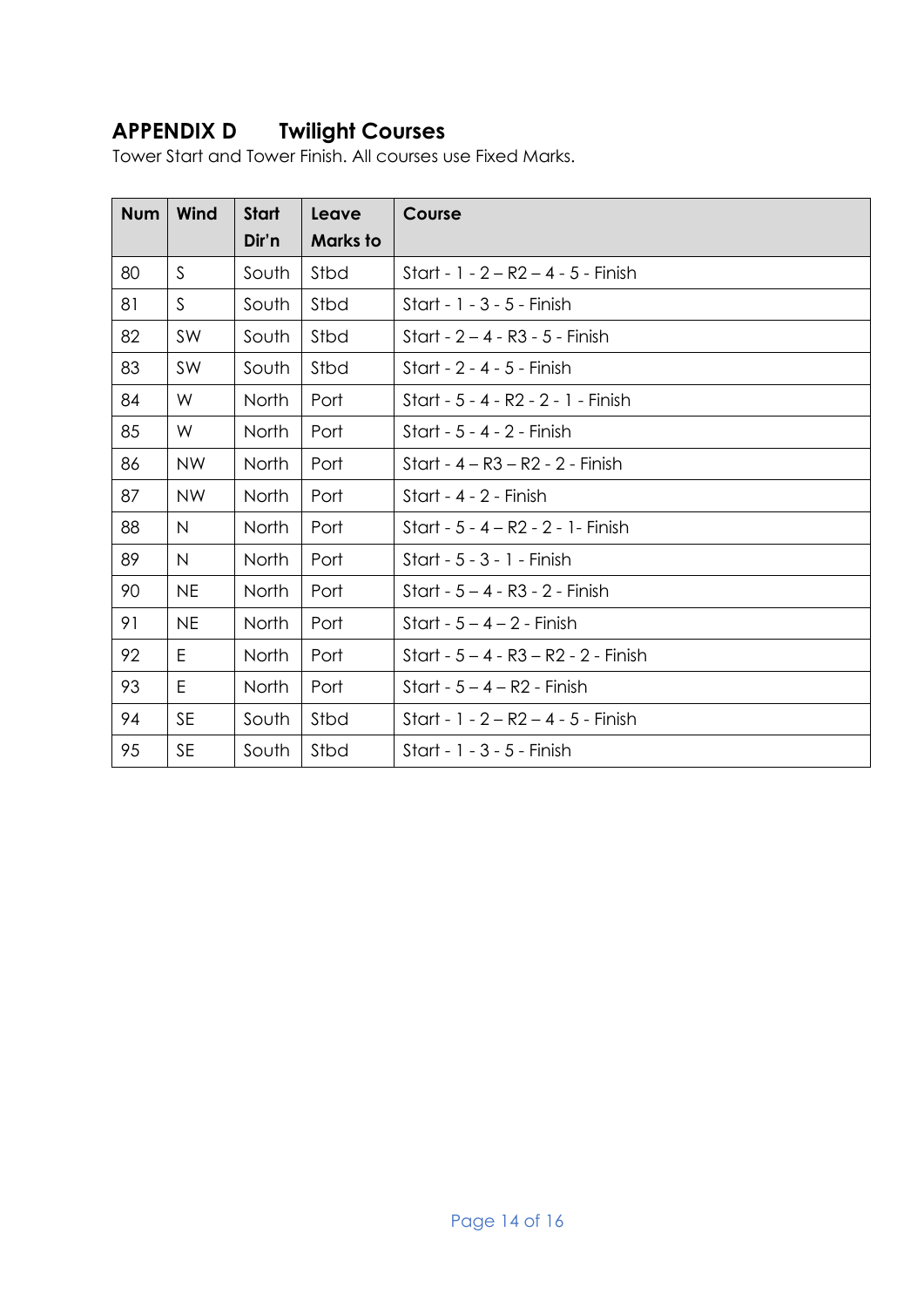